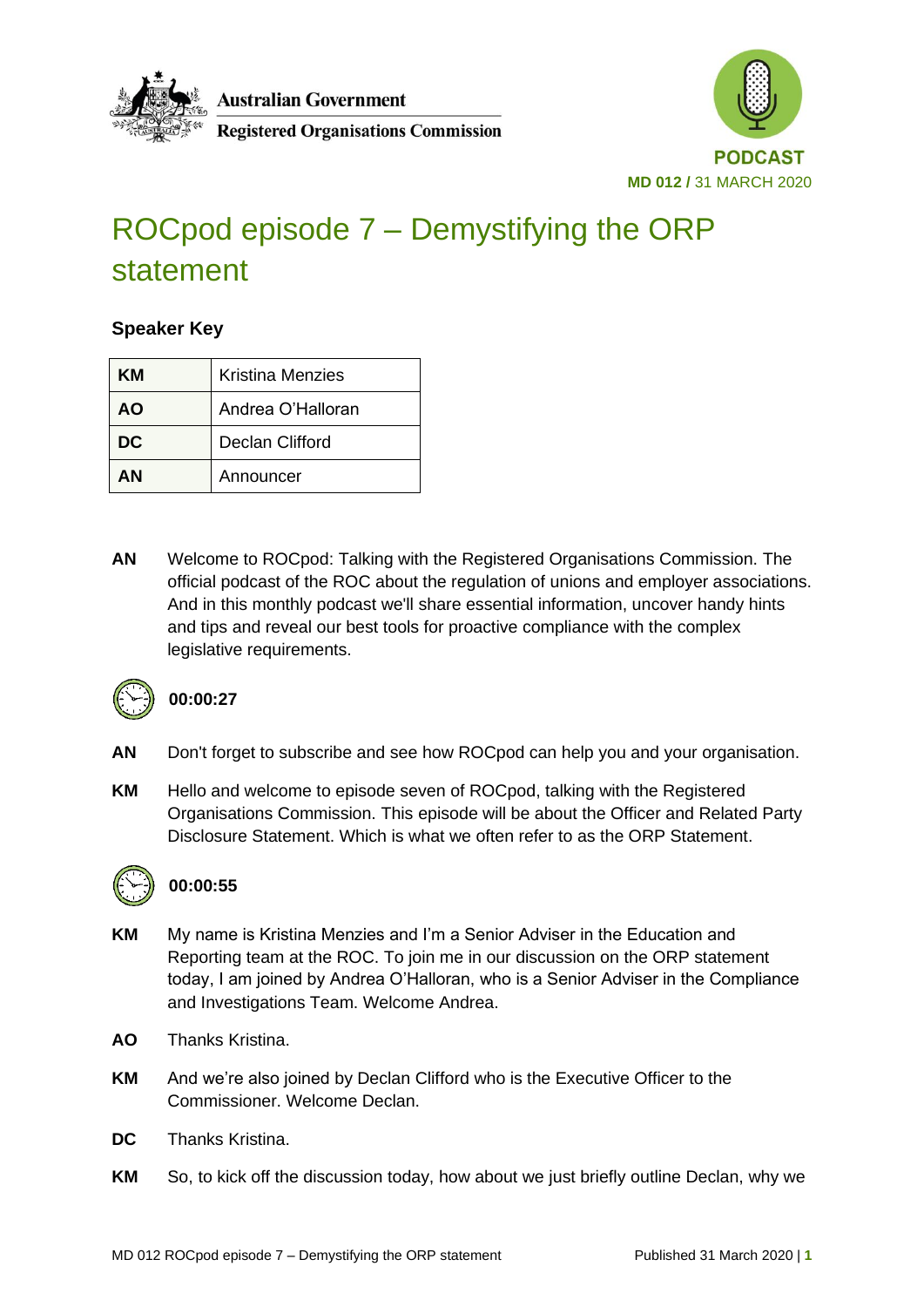

are talking about the Officer and Related Party Disclosure Statement.



## **00:01:34**

**DC** Yes, thanks. Look, the Office and Related Party Disclosure Statement, or the ORP Statement as we'll probably call it throughout the podcast is a relatively new requirement under the RO Act.

And we've received lots of questions from our stakeholders about how to comply with this new requirement. So, we thought this would be extremely valuable just to discuss the issues and common questions we get.



#### **00:01:57**

- **DC** So, I guess a good place to start with the discussion is probably a basic run down of the ORP Statement. Andrea, if you'd mind running us through that?
- **AO** Sure Declan, thank you. The Officer and Related Party Statement is essentially a statement to members of organisations and branches to provide them with information about the top five ranked officers within an organisation or branch according to their relevant remuneration.



## **00:02:26**

**AO** And the value of non-cash benefits that those officers may receive as part of their officer duties. It also requires organisations and branches to provide information about payments they may have made to related parties and to declare persons or bodies.

For more information about the meaning of officer within the context of the Registered Organisations Act and your organisation rules, please go back or refer to the ROC podcast number four, in which this concept was discussed in more detail.



#### **00:03:06**

- **KM** So, the purpose of the ORP Statement is to provide transparency to members, isn't it Andrea?
- **AO** That's exactly right Kristina. We do recommend where any information that's required to be disclosed through the Officer and Related Party Statement that as much relevant information and clear transparent information is provided on the statement as possible.



#### **00:03:31**

**AO** It's also worth noting that if there are actually no disclosures to be made in terms of officers' receipt of actual relevant remuneration or non-cash benefits, that a 'nil'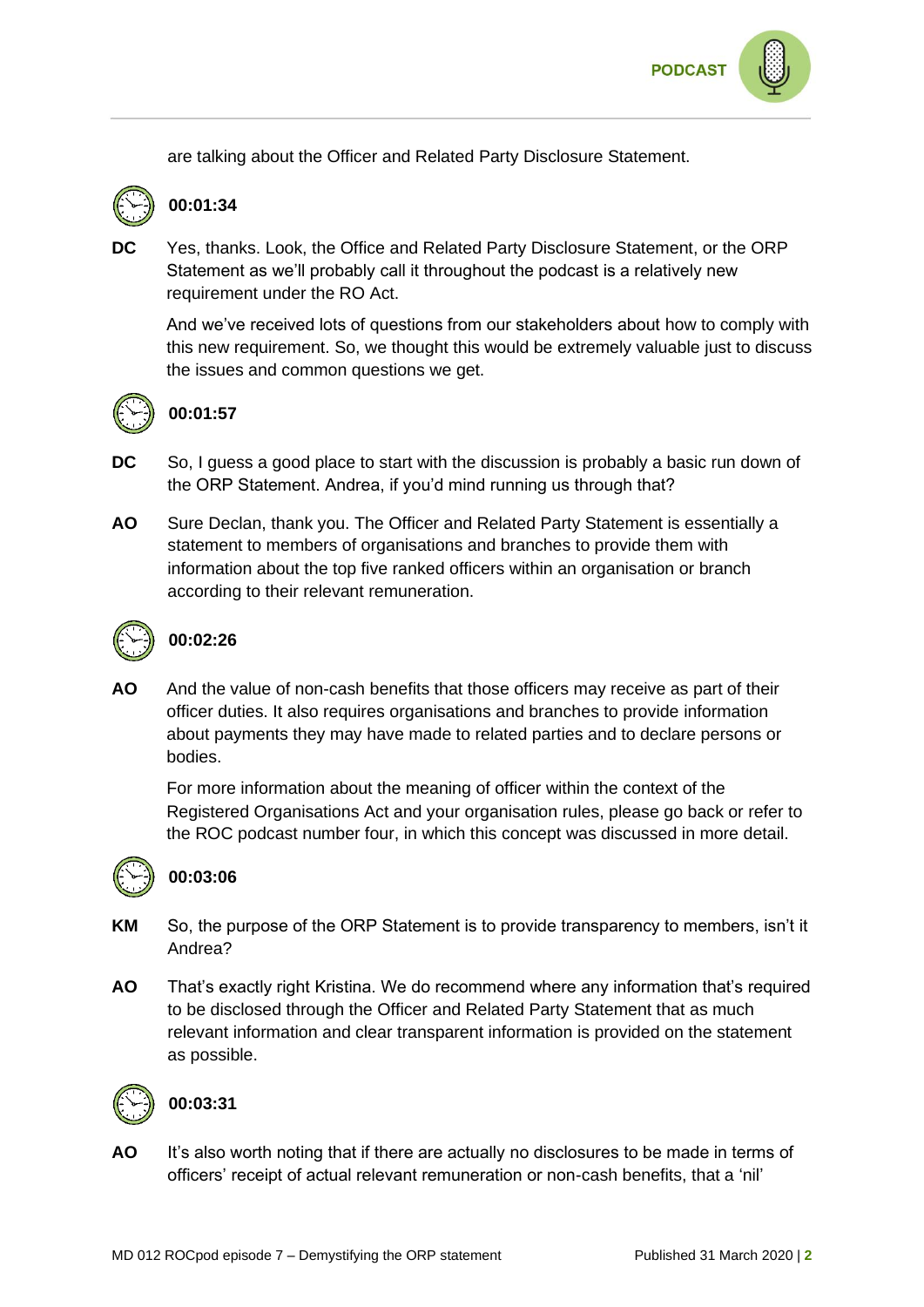statement is required to be lodged with the Registered Organisations Commission.

**KM** I think some confusion has arisen in relation to this requirement because there are similarities but also key differences in financial reporting.



#### **00:04:00**

- **KM** I think some organisations and branches have, or may have confused the two requirements, but this is different to financial reporting, isn't it Andrea?
- **AO** Yes, it's a different requirement altogether. Each organisation and branch, whether they've got an exemption from financial reporting or not, are required to lodge an Officer and Related Parties Statement with the Registered Organisations Commission.



#### **00:04:25**

- **AO** Now, as I mentioned earlier the ORP Statement or the Officer and Related Parties Statement might be a 'nil' return statement, but it must be lodged. And it must be lodged within six months of the end of the organisational branch's financial year.
- **KM** Okay, great. So, I just want to briefly touch on the fact that the ROC have developed a template to assist organisations and branches to complete their ORP Statement. This facilitates compliance, this includes all the relevant information that you have mentioned that needs to be included in the statement.



#### **00:04:57**

**KM** So, we would absolutely recommend that organisations and branches don't reinvent the wheel, and just jump on our website and download that template. On the first table of the template it asks for that first key piece of information around officers' remuneration and their non-cash benefits.

And you will also, if you're familiar with our template, be aware that there is a second table which asks for the disclosure about payments to related parties and declared persons or bodies.



#### **00:05:28**

- **KM** And as you said, we require a 'nil' statement if there are no disclosures to be made, and that template certainly prompts those statements to be included. And also prompts the correct person to sign the statement as well.
- **AO** That's right, yes.
- **KM** So, that's probably a key message that I want to get across today … to use the resources that we have provided and made available on our website to facilitate your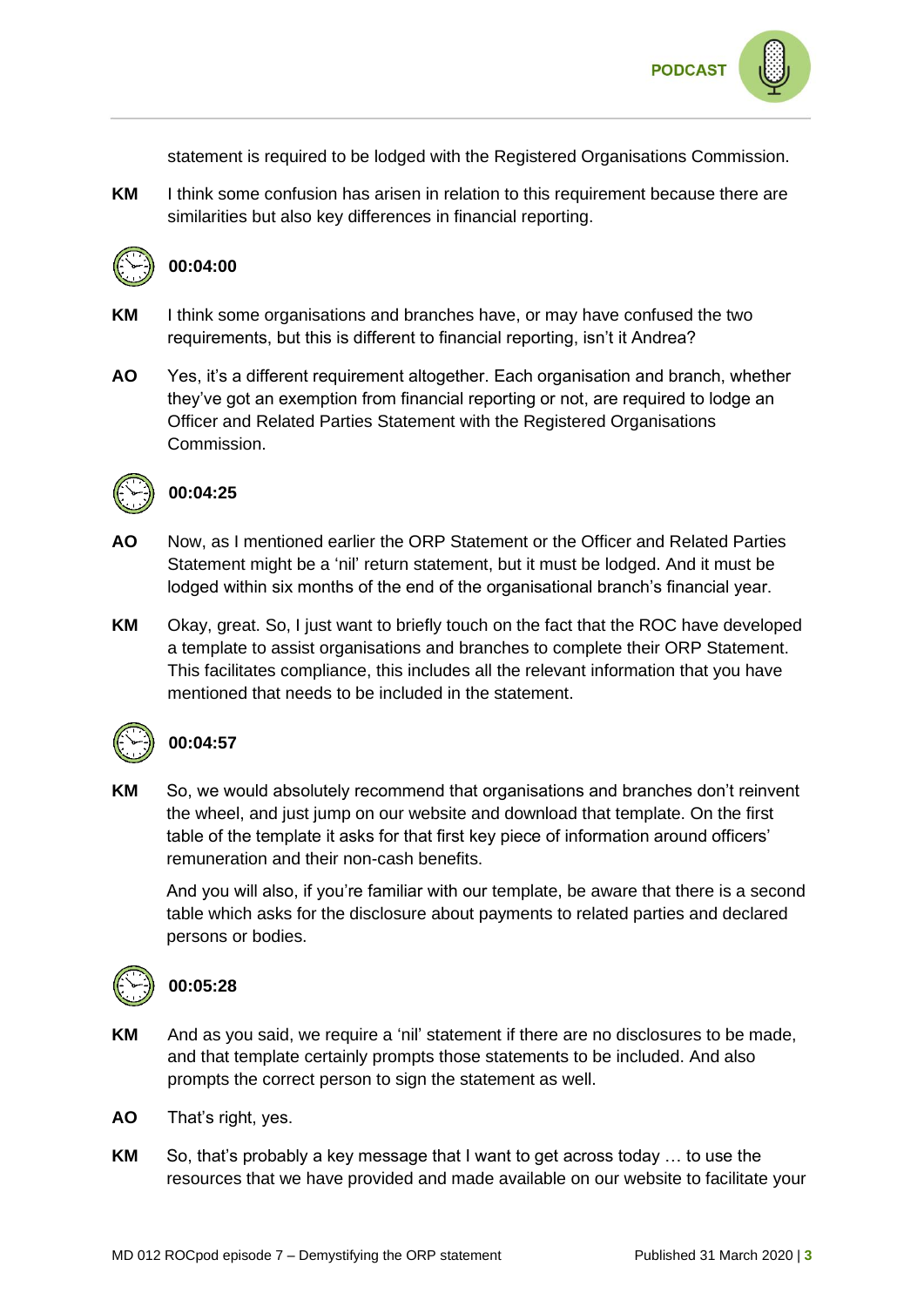

compliance. Because obviously we know that organisations and branches want to do the right thing and we at the ROC want to assist organisations to do that.



#### **00:06:00**

- **DC** Andrea, when you mentioned about relevant remuneration, would you mind just stepping us through what some of the components of relevant remuneration might be?
- **AO** Yes, sure Declan. So, relevant remuneration under the Fair Work (Registered Organisations) Act includes a disclosure of payments made to officers, such as wages, salary they may receive, including superannuation.

It includes things like fees or allowances, leave entitlements such as accrued annual leave, benefits and other entitlements.



#### **00:06:34**

**AO** It could be something like a gym membership or some form of insurance that may be provided as part of their benefit to do with their officer salary payment.

It also includes honorarium payments paid to officers that are given for services, for example, for attendance at committee meetings. Things like that.

So, they are required to be disclosed as part of the relevant remuneration section of the template statement.



#### **00:07:00**

**AO** It includes also reimbursements paid to officers or branches, but only insofar as they relate to a benefit received by the officer as part of their remuneration. It would not extend to reimbursements for office related duties as part of their officer role.

So, for example if they happened to have gone out to buy certain office supplies or what have you, and they seek reimbursement for that. That would not be required to be disclosed in the relevant remuneration section.



## **00:07:31**

**KM** What about money in relation to board fees?

**AO** Certainly, relevant remuneration includes payments made to officers for sitting on boards. And in circumstances where they're sitting on that board because they are a member of the organisation or branch, or they've been nominated for that position by the organisation or branch.

So, any fees paid to the officer in those circumstances must be declared.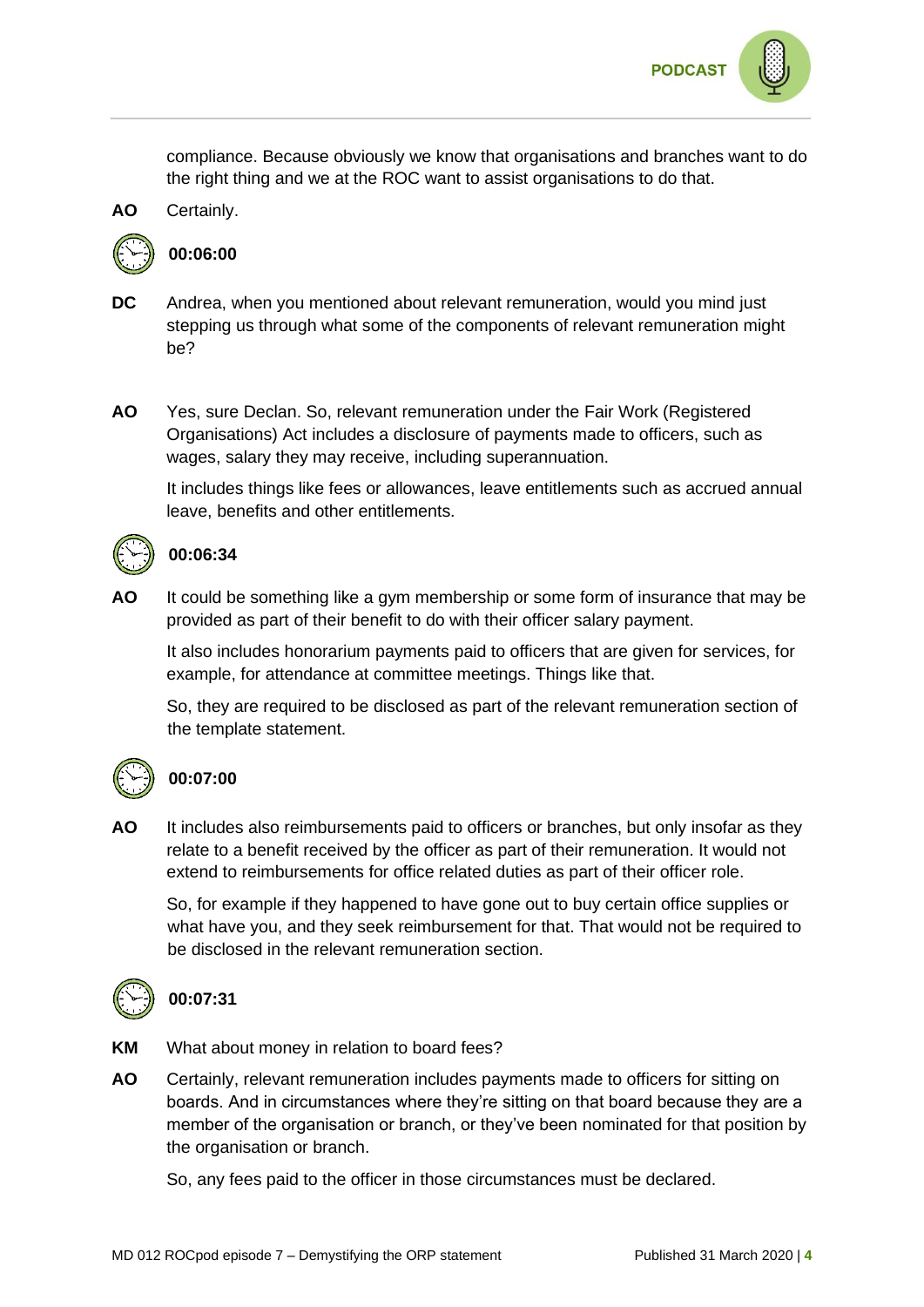

#### **00:07:58**

- **AO** So, even in circumstances where the fees may be paid directly from the board, if you like, to the organisational branch and a part of that is remitted back to the officer who is sat on the board that should be declared as part of the relevant remuneration disclosure.
- **KM** And to extend what you're saying there Andrea, I know that a common question we get asked is what happens when that board fee is paid to the officer.



#### **00:08:29**

**KM** But then the officer does not get to keep that money because there is some sort of arrangement where the officer then pays the money to the organisation or the branch.

How we have answered that is we do believe that needs to be disclosed, because the RO Act does speak payments paid to the officer, and in those circumstances it is paid to the officer, even though the officer did not get to retain it. So, we are suggesting that organisations do disclose in those circumstances.



#### **00:08:58**

**KM** But that's not to stay the organisation or the branch on the ORP Statement can't qualify that disclosure amount to include the facts that have occurred.

So, for example, Jane did not get to keep \$20,000 because that was then paid to the organisation or the branch. That probably provides a clearer picture and then as we said at the beginning of the episode, we're all for transparency here. That certainly is in line with that.



#### **00:09:26**

**AO** Yes, certainly. That I think Kristina is the whole purpose of the Officer and Related Party Disclosure Statement, transparency to members. So, if we can make the information as clear as possible.

If that includes a note to be included in the statement to make very clear to members how payment has actually been treated by the organisational branch and what proportion has been retained by the officer.

Because there could be branch policies, or national policies, organisation policies which determine how payments such as those are treated.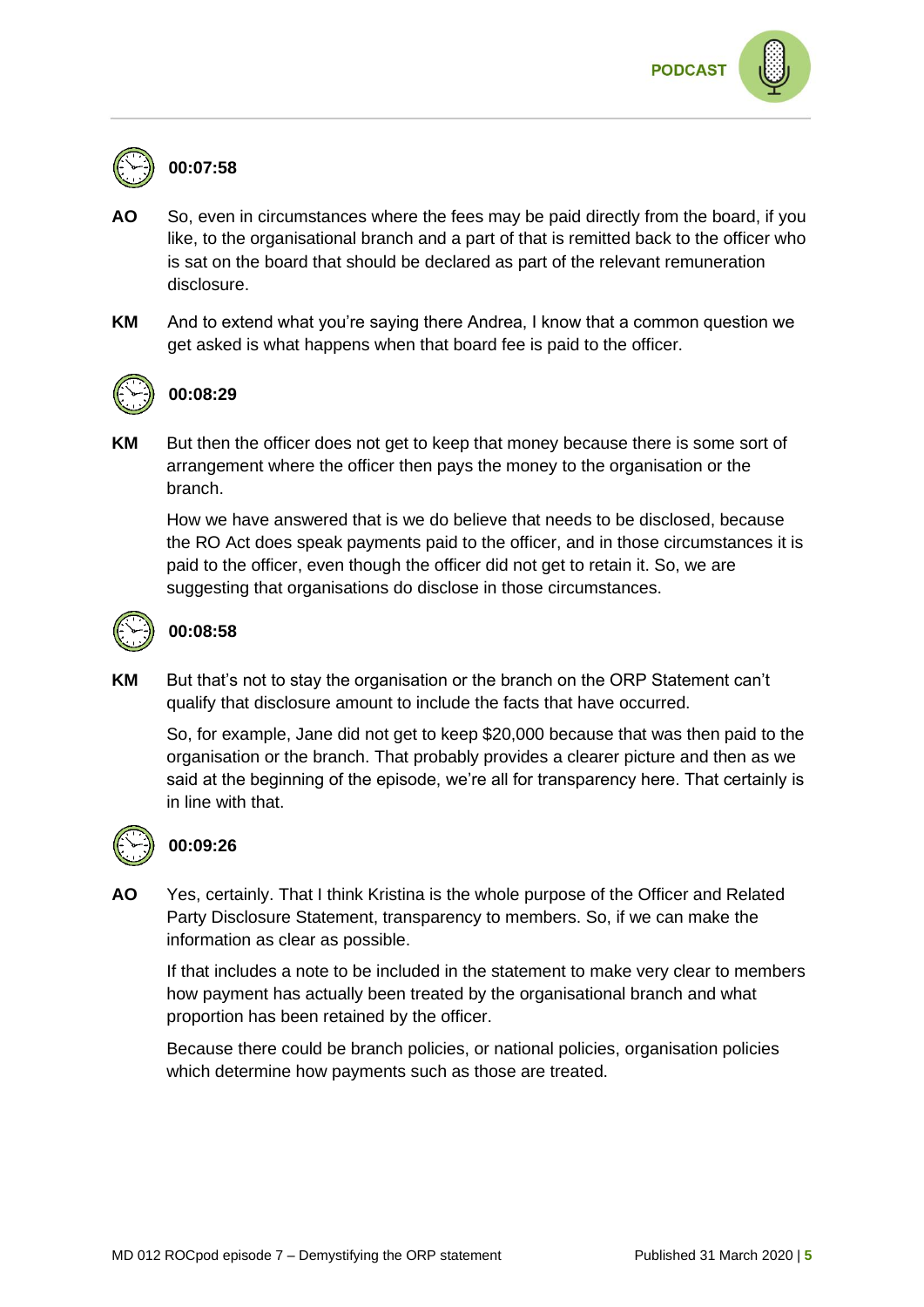## **00:10:01**

**AO** So, we just want to ensure and give members some comfort that the organisational branch is following its own policies. Also, I want to mention as part of the relevant remuneration requirement to be disclosed is that payments officers receive from related parties.

So, remuneration they have received from related parties is required to be disclosed as part of the Officer and Related Parties Statement. That forms part of the remuneration section of the disclosure.



### **00:10:29**

**DC** Another interesting thing you raised, Andrea, that also get a lot of questions about is the issue of reimbursements and whether they form part of the officer's relevant remuneration. And you flagged this earlier and I just want to touch on this again.

The key question to answer is whether it's going to form part of the relevant remuneration is whether it's related to a reimbursement of an expense of a personal nature, or a business nature.



### **00:10:56**

**DC** So, in the example you used of the officer buying stationery on the personal credit card and getting a reimbursement for that, well that's a business-related expense. It's related to the officer's duties so that's not going to form part of that officer's relevant remuneration, the reimbursement for that expense.

But if the reimbursement was for an expense of a more personal nature, so say a gym membership, then the reimbursement for that conveys a personal benefit for the officer.

So, it's likely that's going to fall in the definition of relevant remuneration and should be disclosed as part of the ORP Statement.



## **00:11:31**

**KM** As we mentioned at the beginning of this episode, it's a relatively new requirement under the RO Act, and as a result of that it's completely untested judicially by the court. So, there are some grey components of how to interpret particular sections of the Act, and this is one of the reasons why we're doing this podcast today. To flesh out some of those issues.

One of the questions we have received about completing ORP Statements is how to disclose the remuneration of an officer where they are an officer of the national entity and they are also an officer of a branch.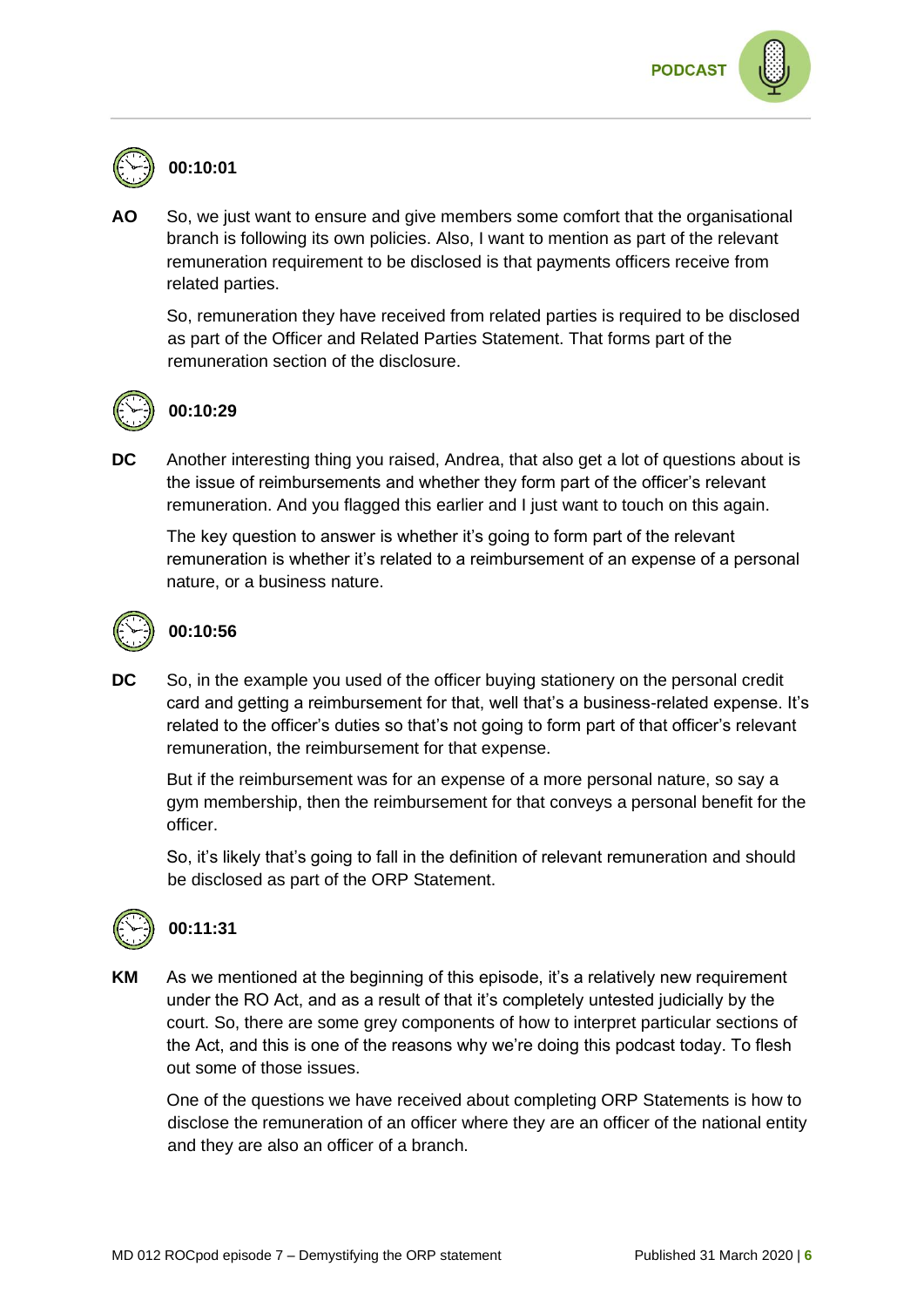

## **00:12:05**

**KM** So, as you mentioned Andrea, at the beginning of this episode, the requirement to complete the ORP Statement needs to be completed by both the organisation and it's also a requirement of the branches.

And a person can indeed hold multiple offices and at different levels. So, they can be a branch secretary, for example, but they might also be a federal councillor.



#### **00:12:27**

**KM** And if the person makes the top five of both of those entities, the question here is, how does their remuneration and non-cash benefits, how are they disclosed?

Are they disclosed in respect of the branch secretary on the branches ORP Statement, and in respect of the federal councillor's office, in the organisations statement? Or the other school of thought is, do their totals needs to be combined and appear on both statements?



### **00:12:59**

**KM** Now, this is a question we've had a bit of a think about in reading the words of the RO Act and we don't think it's very clear around what the RO Act requires. And so, we don't think that it is therefore appropriate for us to enforce a strict approach in the absence of judicial clarity.

So, the message here in how we go about to providing guidance to organisations and branches about how to disclose in these circumstances is just for organisations and branches to be really consistent and apply that consistent approach.



#### **00:13:33**

**KM** So, have that discussion between the organisation and with branches about how you're disclosing where the officers might appear on multiple statements.

If you do apply that consistent approach, then what occurs then is that when read side by side, it becomes clearer around how much that officer has received in that financial year.



#### **00:13:58**

**AO** As part of the disclosure statement, in the first part of the statement, so where the actual amount of relevant remuneration is a report of the top five ranked officers in either the organisation or branch. Whichever entity is providing the report.

Also, for those top five ranked officers where relevant, there has to be a disclosure about relevant non-cash benefits that the officer may have received. So, that's where there is a benefit flowing to the officer in the form of a non-cash benefit.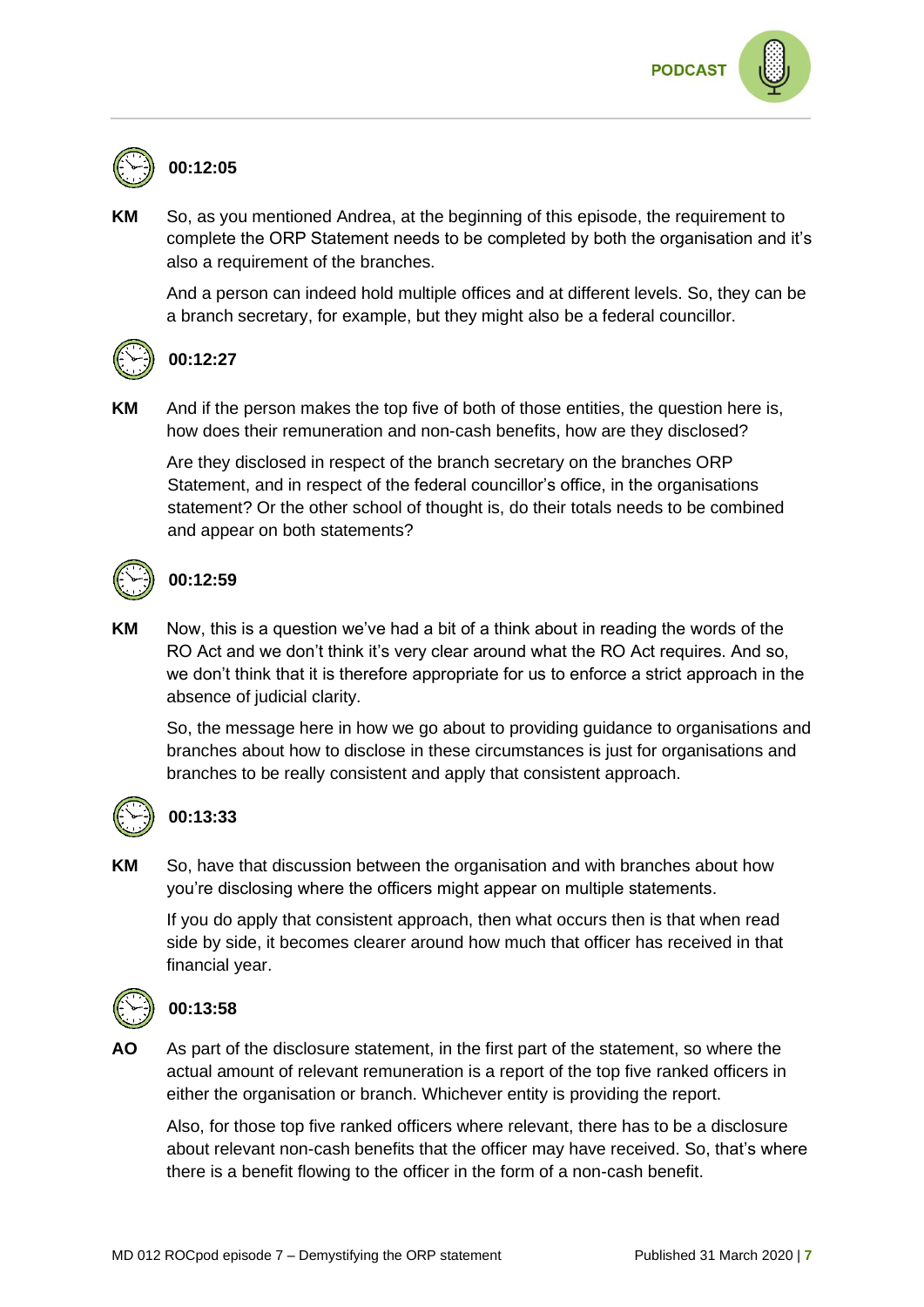



## **00:14:30**

- **AO** It's a benefit that they receive as a result, or in connection with their duties as an officer.
- **KM** Andrea, can you provide an example of what a non-cash benefit… What you often see when you're assessing ORP Statements … what those non-cash benefits might be.
- **AO** So, that can be, Kristina, items such as a motor vehicle, and it's associated running expenses. That's a common one that we see. It could be property or services in any form other than in money.



#### **00:14:59**

**AO** It can be access to benefits such as childcare, or a form of insurance, it could be income protection insurance, or some form of health insurance, or a membership of a body. It could be a gym membership, it could be some form of healthcare benefit that might be provided.

But it wouldn't include items such as a computer, a mobile phone or any other electronic device which is mainly used for work purposes. So that is not required to be disclosed as part of the relevant non-cash benefits.



#### **00:15:32**

- **DC** So, is the key where it's not required to be listed as a non-cash benefit that is used for work purposes, is that correct?
- **AO** Exactly, yes Declan, that's correct. So, it's where there's the benefit to the office holder as part of their officer package or salary package entitlements.
- **DC** I guess that leads on to the point of how to value a non-cash benefit in some cases. The RO Act is silent on this issue of how to value a non-cash benefit.



#### **00:16:02**

**DC** And so, what we advise is first, for organisations to look to how much did the benefit actually cost in practice. If that isn't applicable there we would suggest going to looking at the fair market value of this benefit.

We really emphasise a common-sense approach, and as is being picked up by Kristina or Andrea through the podcast, really encouraging transparency. This regime is all about transparency there, so a common-sense valuation.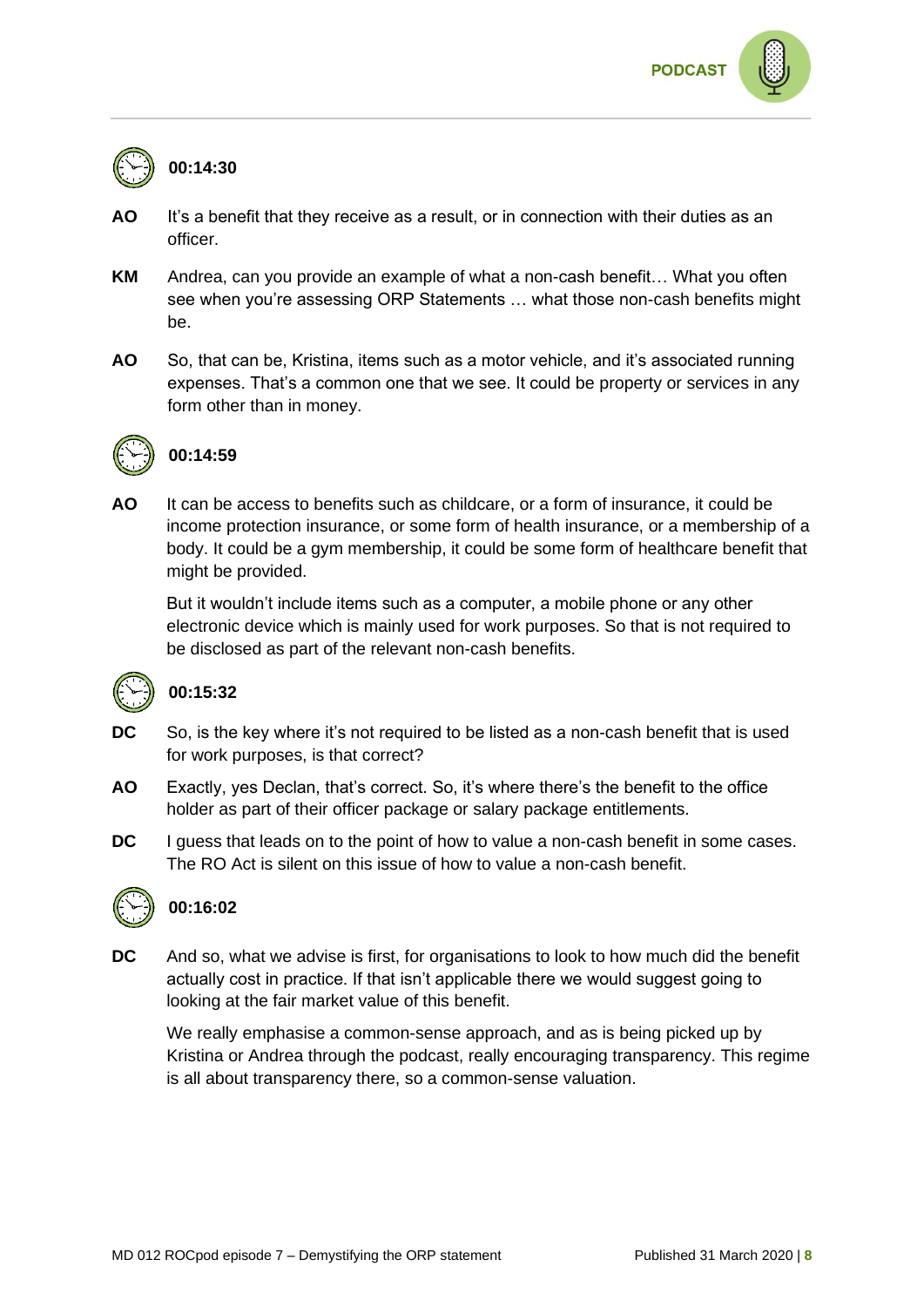

## **00:16:30**

**DC** And of course, with the ORP template as it currently is, there's a note section where you can include notes on how you might have calculated the non-cash benefit. So, you can put that description in there.

And I guess it's also important to remember, when you are putting the amount for the non-cash benefit, as with the relevant remuneration to include the gross amount rather than the net amount.

**KM** Thanks Declan, I think we can probably now move along to the second part of the ORPs template.



## **00:17:02**

- **KM** Which deals with payments to related parties and payments also to declared persons or bodies. Andrea did you want to provide a brief explanation about what is a related party? Because I think that's probably the most common question we get about this part of the ORP Statement.
- **AO** Yes, certainly Kristina. So, a related party for the purposes of the disclosure requirement is broadly set out in section 9b of the Fair Work (Registered Organisations) Act.



## **00:17:34**

**AO** The broad inclusive definition of a related party is an entity controlled by an organisation or branch, but it does not include a branch, a sub-branch, a division or sub-division of the organisation. And it does not include a state or territory registered association of which the organisation may be a federal counterpart.



## **00:18:01**

**AO** It does include officers of an organisation, it includes spouses of officers including de facto partners, it includes relatives of officers, such as a parent, a stepparent, a child, a stepchild, a grandparent, grandchild, brother, sister of the officer. And it includes relatives of an officer's spouse. The definition does go on at further length.



## **00:18:29**

- **AO** But for the purposes of our podcast today, I won't go into the detail of that. But it can be referred to in section 9b of the Act.
- **KM** I think a key message out of this point is that it is different to the definition that's required for the purposes of financial reporting under the Australian Accounting Standards. So, if you are perhaps familiar with that definition, you might also just want to make yourself familiar with this definition and how it's different.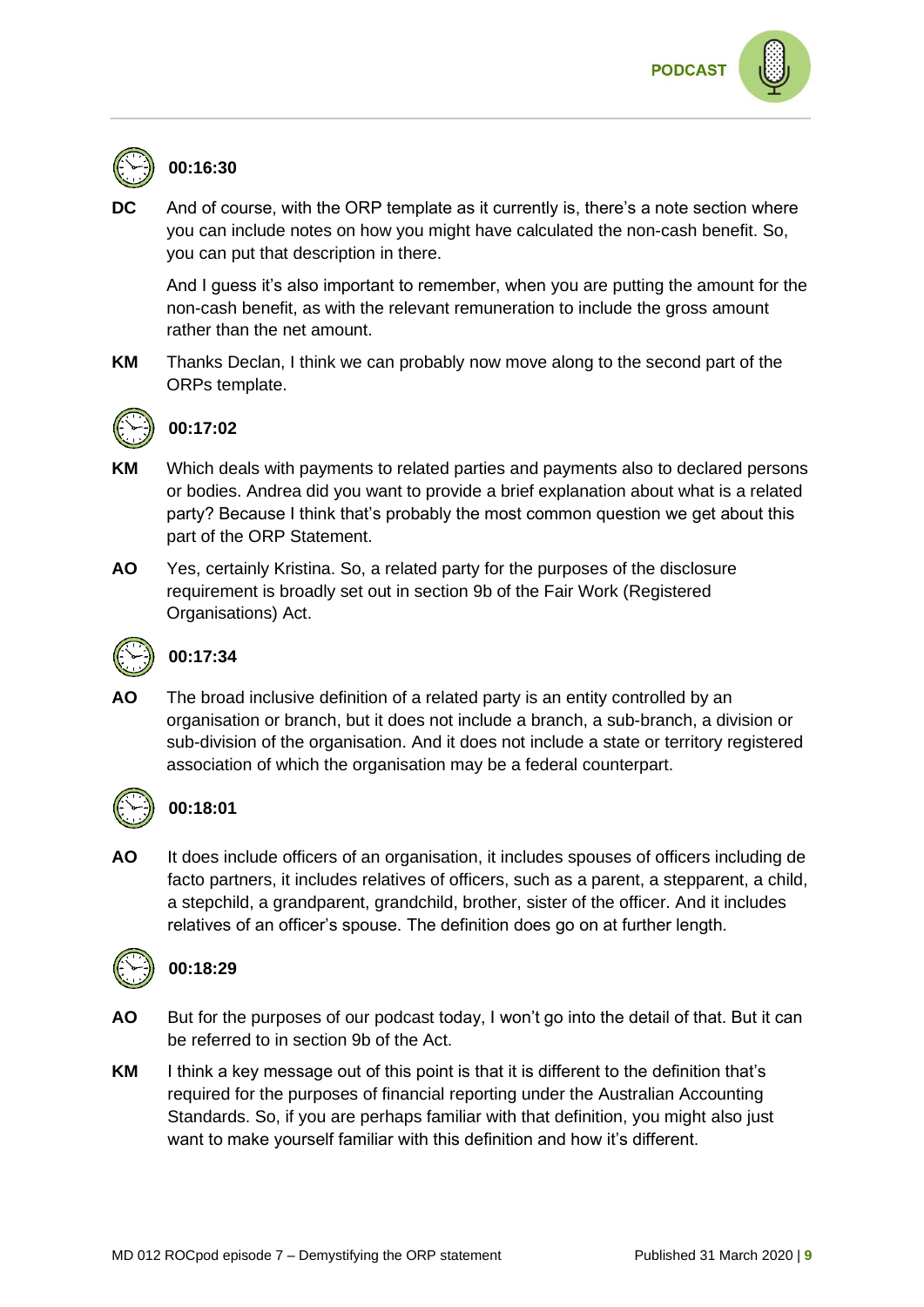

## **00:18:59**

- **KM** So, along with being familiar with the definition of what a related party is under the RO Act, Declan we probably should also mention that there are exemptions to disclosures that relate to related party payments. Did you want to briefly explain what those are?
- **DC** Yes, absolutely. So, there are a couple of situations where you don't need to disclose a related party payment on your ORP Statement. Now, these include if the related party is an officer and the payment is their remuneration or relates to a reimbursement.



## **00:19:29**

**DC** If the payment itself would be a reasonable arm's length transaction. Another example was where the total payments to the related party in a financial year are less than the amount that is prescribed in the Registered Organisations Regulations. And currently that amount is \$5,000.

So, if the total payments are less than that amount for the financial year. Another example is where if the payment is made to a person in their capacity as member of the organisation and it doesn't unfairly discriminate against other members of the organisation.



#### **00:20:01**

- **DC** So, those are just a few examples of where you wouldn't need to disclose the related party payment on the ORP Statement. We've got a complete list in our guidance note with really helpful examples, so I'd highly recommend you look at the guidance note on our website for more information there, and some really in-depth examples.
- **KM** Thanks Declan. So, along with related party payments, the second table also requires disclosure of payments made to declared persons or bodies.



#### **00:20:33**

- **KM** And they also need to be disclosed. Andrea, did you want to briefly explain how organisations and branches can facilitate their proper disclosure?
- **AO** Sure. Officers of an organisation or branch whose duties include duties that relate to the financial management of the organisation or branch are required to make necessary declarations about any material personal interest that the officer has or acquires that relates to the affairs of the branch or the organisation.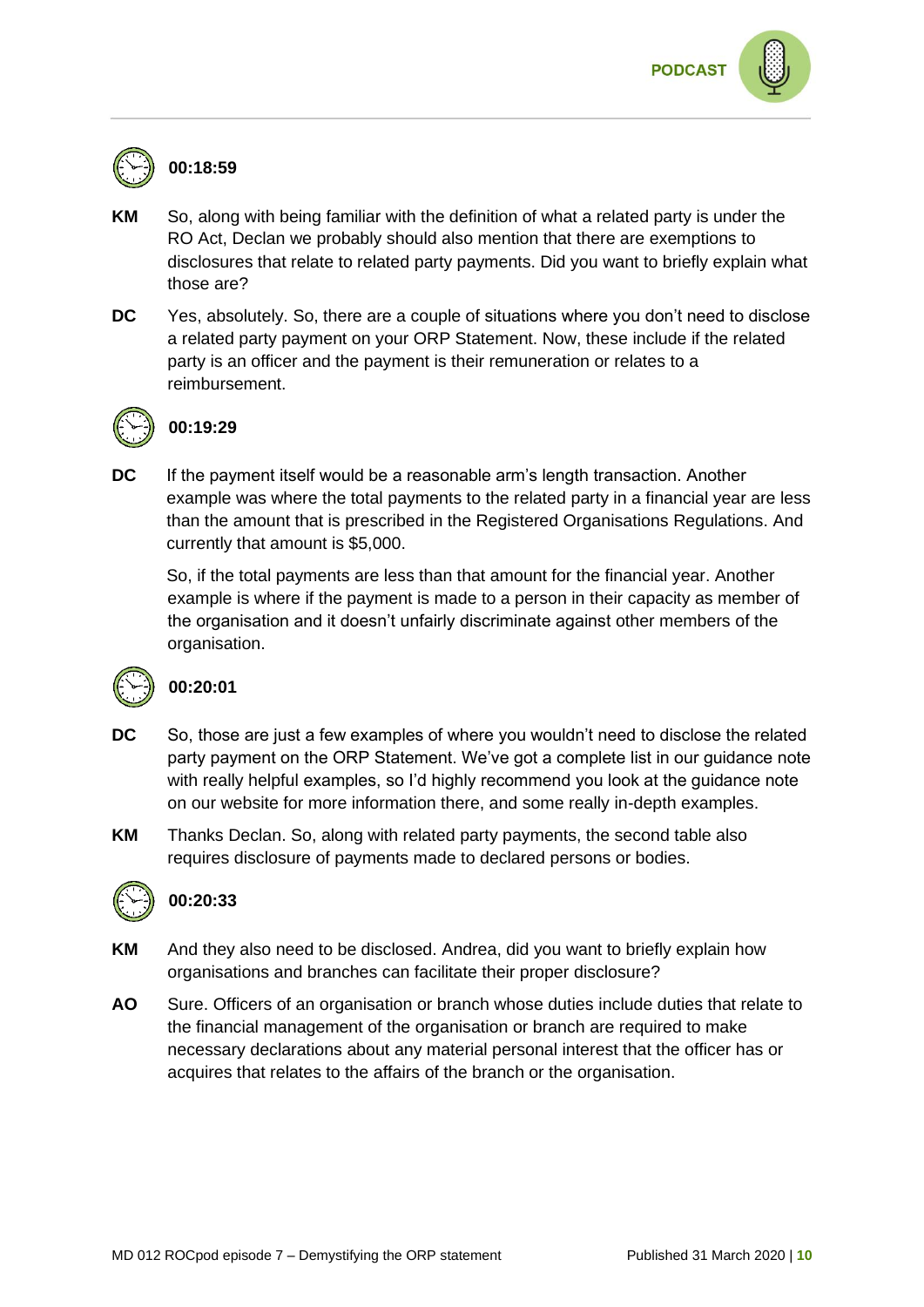## **00:21:06**

**AO** They are required to do this at a branch or an organisation committee meeting. And it should be recorded in the minutes of that meeting. So, there needs to be in place effective governance processes within the organisational branch which captures this information in the required form and in accordance with the Registered Organisations Act.



#### **00:21:29**

**AO** So, in the Officer and Related Party Disclosure Statement any payments made by the organisation or branch to declared persons or bodies and that information should be placed, as I've said in some form of a register, or some dedicated section, reference section within the organisational branches records so that information can be easily obtained when it comes to preparing the Officer and Related Party Statement.



### **00:22:00**

- **KM** So, what you're saying there Andrea, is that unless there are those proper processes in place to record those sorts of payments, might be erroneously missed when completing the ORP Statement.
- **AO** That's correct. It really does underpin the organisations governance processes which feeds directly into the transparent information made available to members through not only a register of that type, where there are declarations of any material personal interest. But through the Officer and Related Party Statement as well.



## **00:22:29**

**DC** So, it would probably be useful to go back here and recap exactly what declared person or body is. So, essentially it's where an officer of an organisation or branch with financial management duties discloses a material personal interest with relation to a person or body.

And that person or body will then be a declared person or body. So, any payments made to that declared person or body by the organisation will need to be included in their ORP Statement.



#### **00:22:58**

**DC** So, for example, say we have Chloe who is the President of a registered organisation. And Chloe has financial management duties. She disclosed a material personal interest to the organisation in relation to her catering company.

What that means is that Chloe's catering company is a declared person or body. So, any payments made to the catering company by the organisation will need to be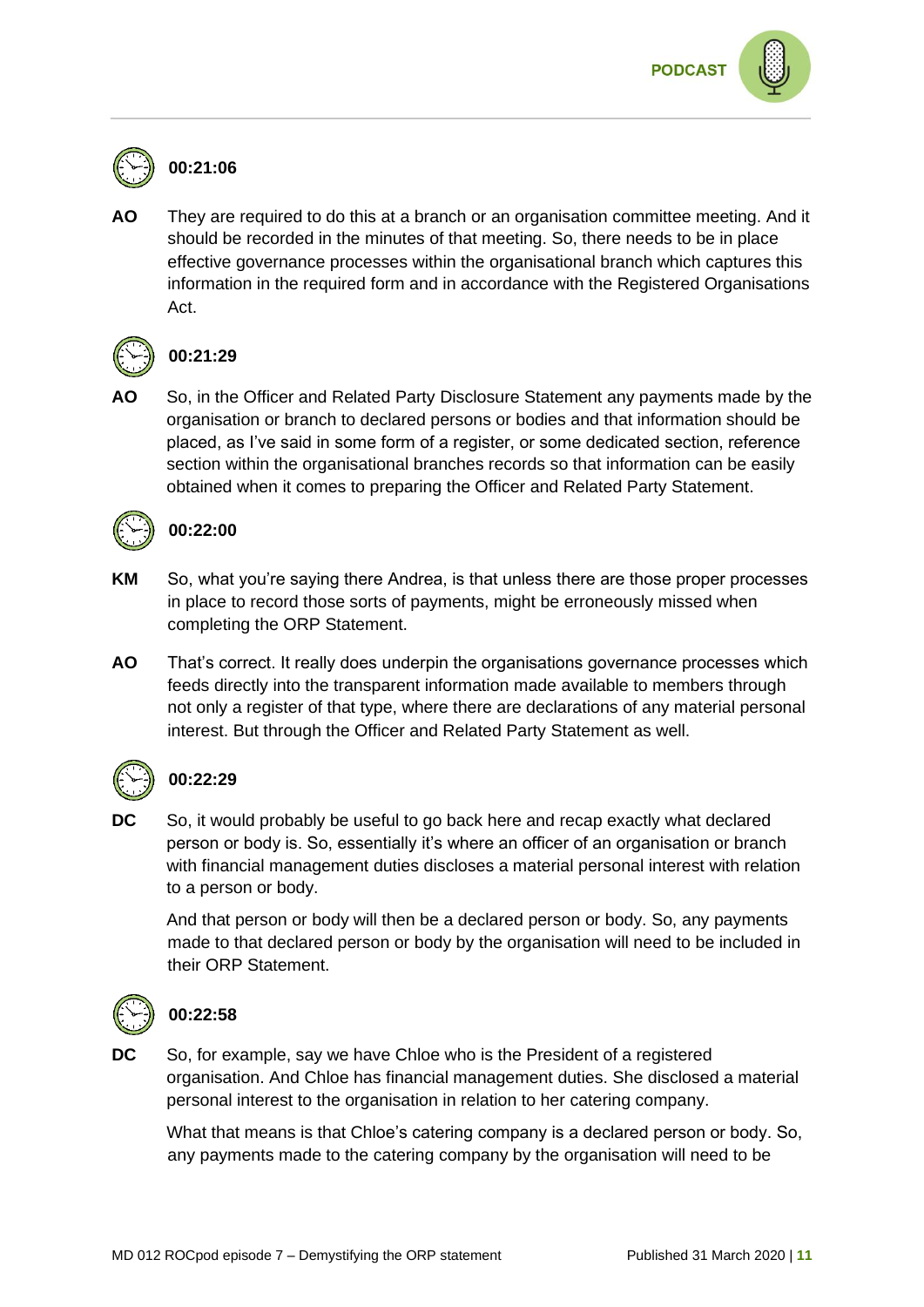

recorded in their ORP Statement. So, to recap you're essentially looking for three things.



## **00:23:26**

- **DC** A disclosure of a material personal interest by an officer with financial management duties that relates to a person or body.
- **AO** Yes, thanks Declan. Tell me, are there any exceptions that might apply to the requirement to disclose those payments?
- **DC** Yes, thanks Andrea. It's actually a really good question because the exceptions to related party payments that I set out earlier in the podcast won't apply here. So, for example, arm's length transactions to a declared person or body still need to be included in the ORP Statement.



#### **00:24:03**

**DC** So, those exceptions won't apply to payments to declared persons or bodies. And I'd also like to reinforce your point from earlier Andrea, about the importance of the organisation recording any disclosure of material personal interest in the minutes of the meetings where the disclosure took place. And having that dedicated register for any disclosures.



#### **00:24:25**

- **DC** That's a really effective governance process and practice that will enable the organisation to access the information on payments to declared persons or bodies when it comes time to prepare their ORP Statement.
- **KM** I think that's a great message to end this episode on. Transparency to members. After all that is the intention behind this particular section of the RO Act and the requirement to complete and lodge an ORP Statement. And to provide a copy of those to your members.



#### **00:24:57**

**KM** Just to provide a really brief summary of today's episode, what we've done is taken you through the requirements under the RO Act to complete and lodge an ORP Statement. Hopefully we have touched on some of the questions that you may have had about how to complete an ORP Statement.

Declan, you mentioned our guidance note so I'd like to point listeners to the fact that we have developed some guidance notes on this particular issue.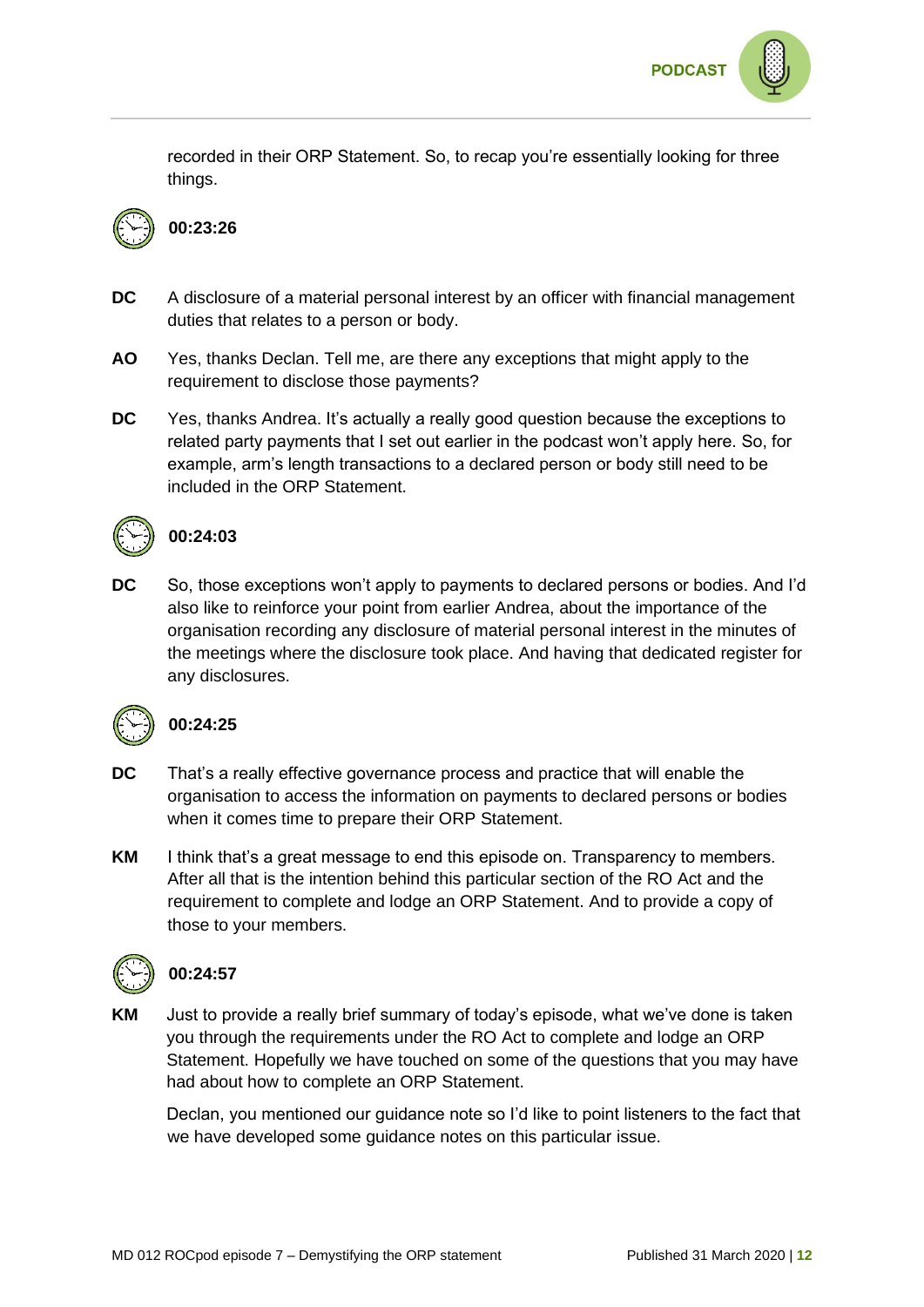



**KM** And it's something that we have reworked over the last 18 months as we have obtained questions about how the ORP Statement is completed in that real-world sense.

I think we tried to really anticipate some of the questions, but until we got the real-life questions from the people completing the statement it was really difficult to anticipate what those questions might be. So, we've worked really hard to hopefully make sure that that's as practical of guide as it can be.



### **00:25:57**

**KM** I also just want to briefly mention that we're moving into a risk-based assessment of ORP Statements, so once organisations and branches had one go at completing their ORP Statement, what we did at the ROC then is as part of our education and compliance role, each of those statements were thoroughly checked. Just because it was the first time that everybody had a go at it.

But now that everyone's had that chance to lodge the statement and discussions with us about their compliance of their first statement, we've now moved into a risk-based assessment of those ORP Statements.



#### **00:26:32**

**KM** So, what that means is the majority of ORP statements receive a primary review, similar to how we assess our financial reports. And they are sort of the high level, ticking off the high-level things.

So, has the statement been lodged on time, is it signed by an appropriate officer and has a 'nil' statement included where appropriate? And then within that cycle, the fiveyear cycle, the majority of organisations and branches will receive one advanced assessment.



## **00:27:01**

**KM** And that is looking at the full gamut of compliance in this area. So, if you wanted to learn more about that we've got our checklist published online, so you can see at the ROC what we're checking off when we're assessing and then filing the ORP Statements.

And once we file our ORP Statements, the ROC prepares a letter and that goes to organisations and branches. And what we do recommend you do with those letters is obviously to keep it on file and we have them available on our website.